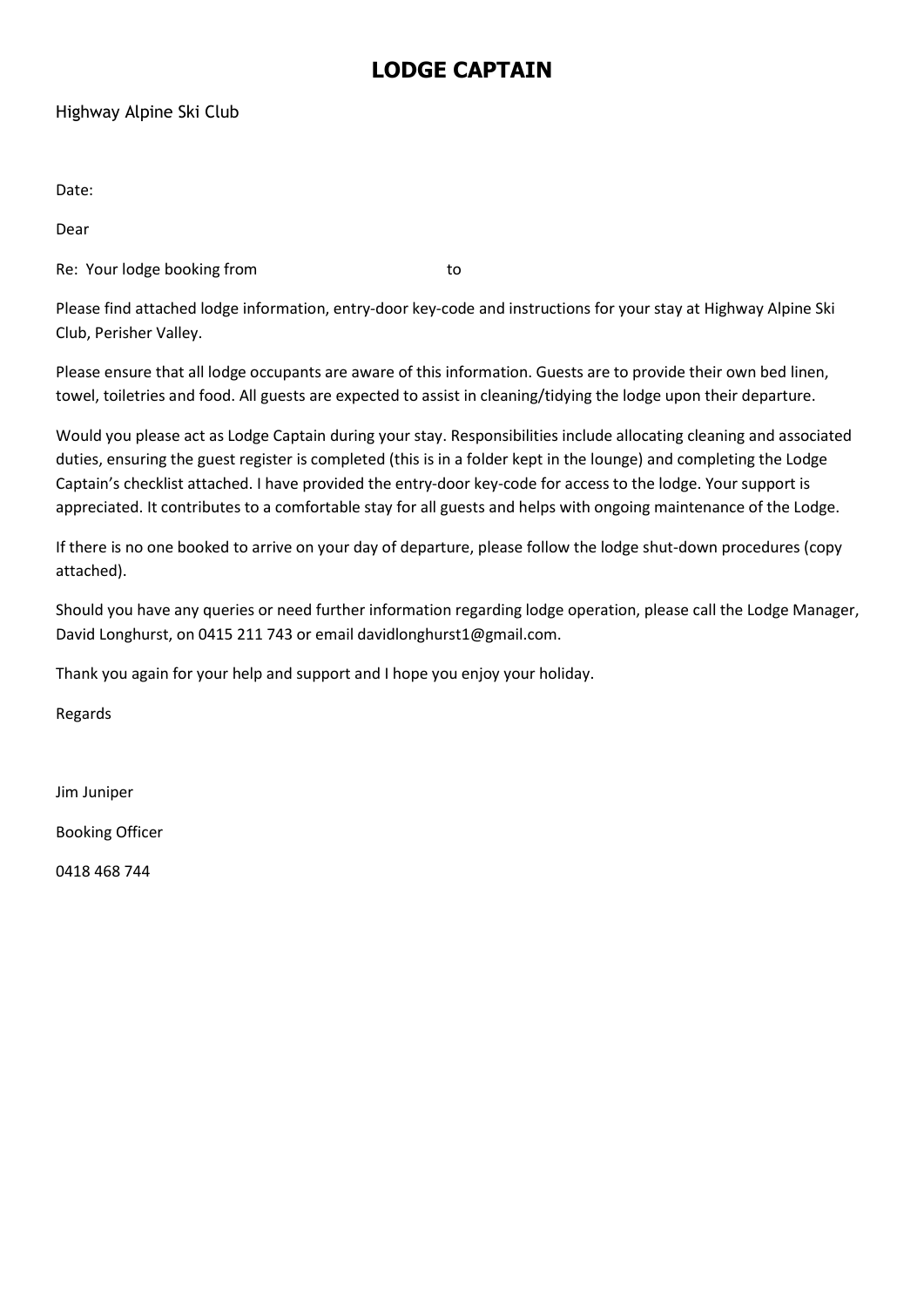# Lodge Operation Procedures

## Opening the Lodge

- Enter the lodge using the entry-door key-code supplied.
- Go to the main fire hose station on the dining room floor level just inside the summer entrance. Above the fire hose station is a small electrical control station with 2 switches and 3 lights together with a movement detector. One switch is marked "START" and one "STOP". Press "START"
- In summer enter the lodge through the front door at road level.
- In winter enter the lodge thought the downstairs winter entrance under the verandah.

## Closing the Lodge

- Leave the fridge clean and empty, with the doors open.
- Switch off the freezer downstairs, leave clean and empty with doors open.
- Totally clean the kitchen and remove all refuse.
- In summer, remove all old papers and cardboard boxes.
- In winter, store old paper and broken down cardboard boxes in cupboard at the bottom of the stairs adjacent to the ski storage racks workshop.
- Guests to vacuum their own bedrooms and clean the bathrooms and other common areas as may be requested by the Lodge Captain. Clean and empty the vacuum cleaners before returning them to the storeroom.
- Remove all clothing from the drying room.

#### Water supply

- The water supply is left on continuously and is prevented from freezing by use of the thermo siphon system through one of the heaters in the laundry. The other heater in the laundry supplies the hot water to the kitchen and laundry.
- Hot water supplies for all bedroom ensuites is provided by the heaters in the games room.
- Thermostats and time switches relating to those heaters are not to be altered.
- DO NOT open any circuit breaker. DO NOT close down and attempt to drain the water systems.

#### **Heating**

- Bedrooms 1, 2 & 3 are part of the original lodge and have wall-mounted room heaters.
- Bedrooms 4 to 9 inclusive are heated by electrical elements in the floor slabs and a controlling thermostat is located adjacent to the bedroom door. A small black line is marked on the fixed face of the thermostat and a corresponding line on the control knob. Comfortable conditions will be maintained when these two black lines are aligned.
- Strip heaters are installed in all bedrooms. These are extremely costly to run, so please don't use them anymore that absolutely necessary. Be particularly careful to switch them off when you go skiing.
- The electrical heating throughout the Lodge operates on the time of use system and the time locks are set for this function. DO NOT alter these time clock settings. If additional heating is required due to extremely cold conditions then use the "faux fire" electric heater in the lounge room.

#### Fire Alarms

- Excess steam from the en-suite in the bedrooms will activate the fire alarm. Please keep the bathroom doors closed when in use. Please respect and record all fire alarm activations. Firstly locate the place where the alarm has been set off and identify the cause prior to switching off the alarm.
- The fire alarm control panel is located in the basement passageway, on the wall outside the drying room. Instructions for switching off the alarm after it has been activated are provided on the wall next to the control panel.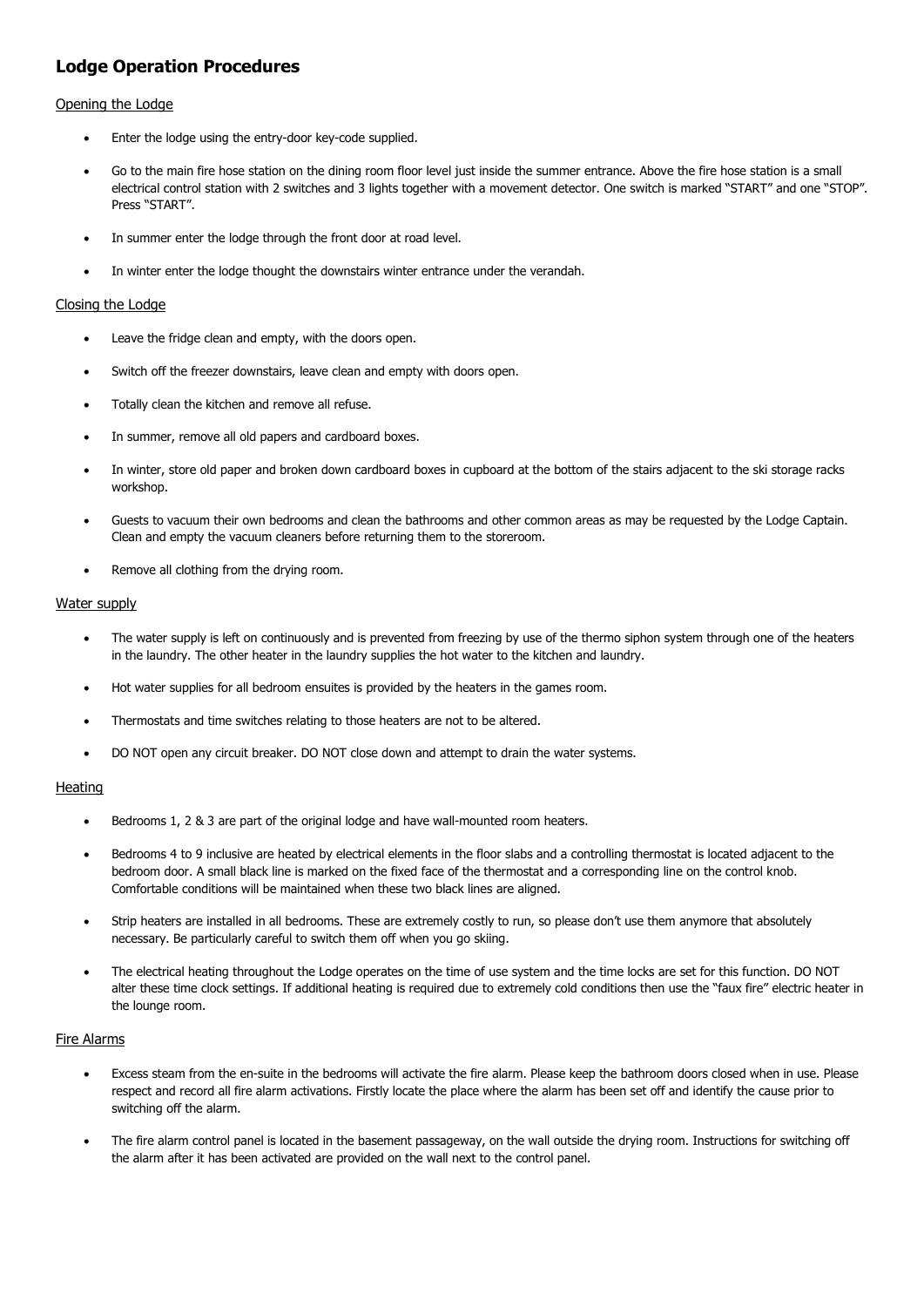# Lodge Captain's Checklist

Name:

#### Week ending:

#### On arrival: Kitchen

Lounge/dining area

Foyer/Hallways

Bedrooms/en-suites

Games room

Toilet/bathroom (basement)

Ski room

Drying room

Keyboard

Temperature of Lodge

## Problems during the week:

 Persons Breakages Breakdowns Accident Code Phone Complaints Suggestions Comments Fire alarm activations (locations & causes) On departure: Kitchen Lounge/dining area Bedrooms/en-suites Games room

Toilet/bathroom (basement)

Ski room

Drying room

Signed by:

Dated: